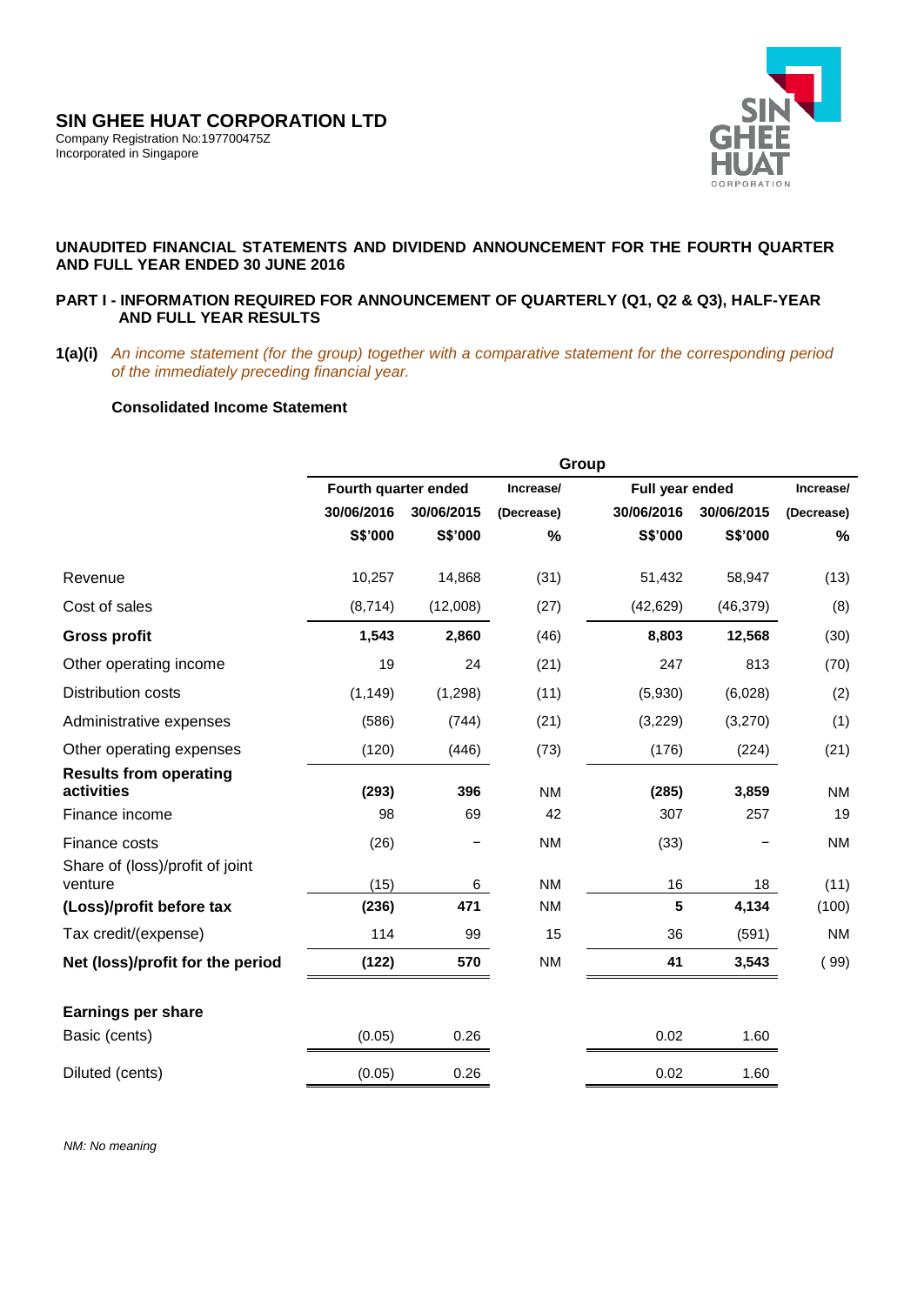# **1(a)(ii) Consolidated Statement of Comprehensive Income**

|                                                                    | Group                |            |            |                          |         |            |
|--------------------------------------------------------------------|----------------------|------------|------------|--------------------------|---------|------------|
|                                                                    | Fourth quarter ended |            | Increase/  | <b>Full year ended</b>   |         | Increase/  |
|                                                                    | 30/06/2016           | 30/06/2015 | (Decrease) | 30/06/2016<br>30/06/2015 |         | (Decrease) |
|                                                                    | S\$'000              | S\$'000    | %          | S\$'000                  | S\$'000 | %          |
| Net (loss) / profit for the period                                 | (122)                | 570        | <b>NM</b>  | 41                       | 3,543   | (99)       |
| Other comprehensive income:                                        |                      |            |            |                          |         |            |
| Revaluation gain on property,                                      |                      |            |            |                          |         |            |
| plant and equipment                                                | 71                   | 985        | (93)       | 71                       | 985     | (93)       |
| Foreign currency translation<br>differences for foreign operations | (16)                 | (34)       | (53)       | (33)                     | 80      | <b>NM</b>  |
| <b>Total comprehensive income</b>                                  |                      |            |            |                          |         |            |
| for the period                                                     | (67)                 | 1,521      | <b>NM</b>  | 79                       | 4,608   | (98)       |
|                                                                    |                      |            |            |                          |         |            |
| <b>Attributable to:</b>                                            |                      |            |            |                          |         |            |
| Equity holders of the Company                                      | (67)                 | 1,521      | <b>NM</b>  | 79                       | 4,608   | (98)       |
| <b>Total comprehensive income</b><br>for the period                | (67)                 | 1,521      | <b>NM</b>  | 79                       | 4,608   | (98)       |
|                                                                    |                      |            |            |                          |         |            |

**1(a)(iii)** Net (loss)/profit for the period has been arrived at after crediting/(charging) the following:

|                                               | Group                    |                |                 |            |  |
|-----------------------------------------------|--------------------------|----------------|-----------------|------------|--|
|                                               | Fourth quarter ended     |                | Full year ended |            |  |
|                                               | 30/06/2016<br>30/06/2015 |                | 30/06/2016      | 30/06/2015 |  |
|                                               | S\$'000                  | <b>S\$'000</b> | <b>S\$'000</b>  | S\$'000    |  |
|                                               |                          |                |                 |            |  |
| Depreciation of property, plant and equipment | (262)                    | (270)          | (1,072)         | (1,047)    |  |
| Foreign currency exchange (loss)/gain         | (96)                     | (328)          | 77              | 497        |  |
| Finance income                                | 98                       | 69             | 307             | 257        |  |
| Allowance for doubtful debts, trade           | (42)                     | (91)           | (193)           | (203)      |  |
| Allowance for inventories, net                | (412)                    | (68)           | (663)           | (172)      |  |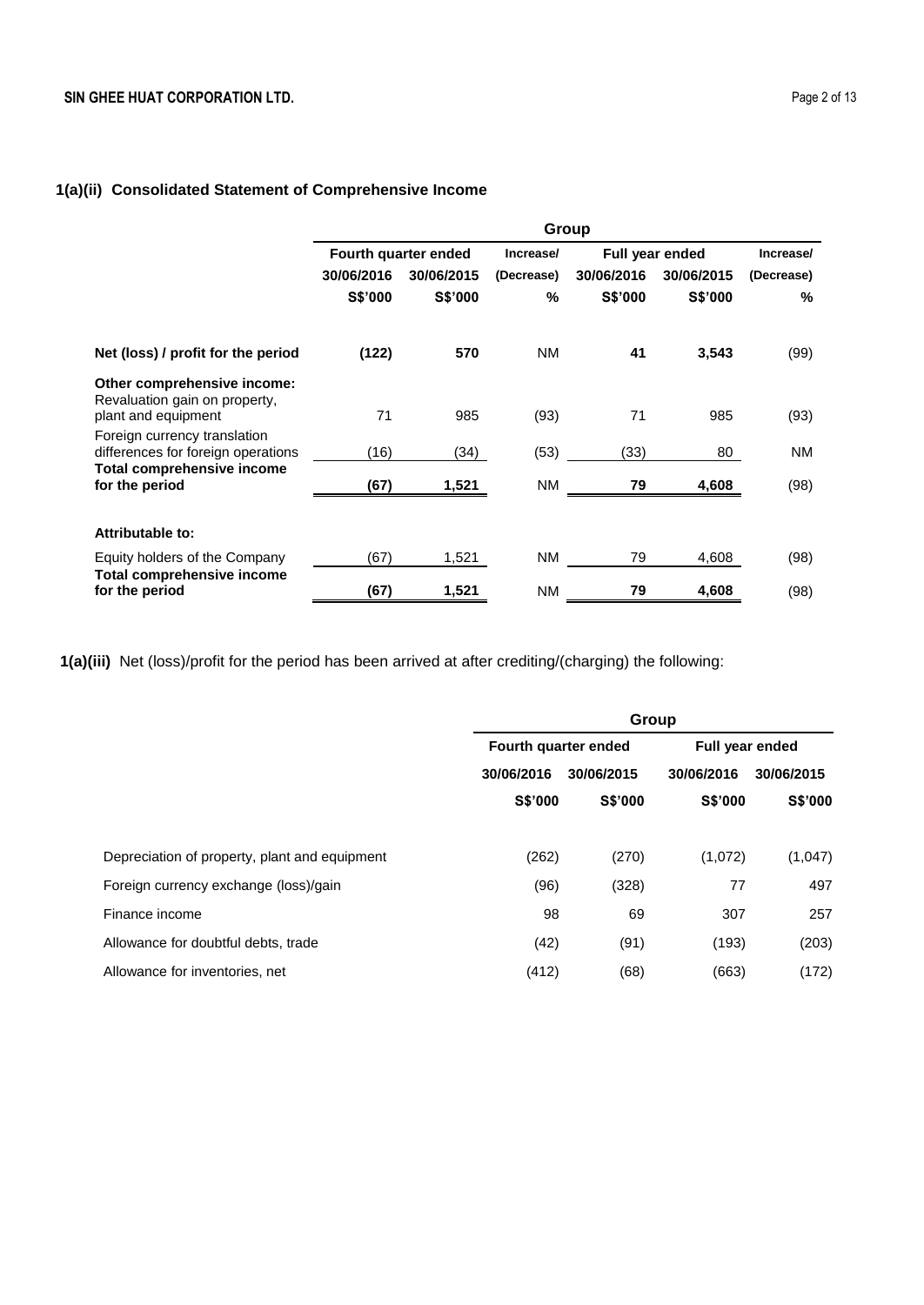**(b)(i)** *A balance sheet (for the issuer and group), together with a comparative statement as at the end of the immediately preceding financial year.*

# **Statement of Financial Position**

|                                      | Group      |            | Company    |            |
|--------------------------------------|------------|------------|------------|------------|
|                                      | 30/06/2016 | 30/06/2015 | 30/06/2016 | 30/06/2015 |
|                                      | S\$'000    | S\$'000    | S\$'000    | S\$'000    |
| <b>Non-current assets</b>            |            |            |            |            |
| Property, plant and equipment        | 8,149      | 8,912      | 7,775      | 8,479      |
| Investment in subsidiaries           |            |            | 6,963      | 7,464      |
| Investment in joint venture          | 84         | 68         | 50         | 50         |
| Other financial assets               | 4,088      | 5,095      | 4,088      | 5,095      |
| Deferred tax assets                  | 79         |            | 67         | -          |
|                                      | 12,400     | 14,075     | 18,943     | 21,088     |
| <b>Current assets</b>                |            |            |            |            |
| Inventories                          | 38,776     | 44,749     | 28,814     | 33,922     |
| Trade and other receivables          | 11,325     | 18,483     | 16,238     | 24,391     |
| Cash and cash equivalents            | 26,003     | 16,870     | 24,212     | 13,957     |
|                                      | 76,104     | 80,102     | 69,264     | 72,270     |
| <b>Total assets</b>                  | 88,504     | 94,177     | 88,207     | 93,358     |
| <b>Equity attributable to equity</b> |            |            |            |            |
| holders of the Company               |            |            |            |            |
| Share capital                        | 45,750     | 45,750     | 45,750     | 45,750     |
| Revaluation reserve                  | 2,916      | 2,845      | 2,916      | 2,845      |
| Currency translation reserve         | 84         | 117        |            |            |
| Retained earnings                    | 37,110     | 40,399     | 37,889     | 41,345     |
| Total equity                         | 85,860     | 89,111     | 86,555     | 89,940     |
| <b>Non-current liabilities</b>       |            |            |            |            |
| Deferred tax liabilities             |            | 43         | -          | 17         |
|                                      |            |            |            |            |
| <b>Current liabilities</b>           |            |            |            |            |
| Trade and other payables             | 2,345      | 3,742      | 1,528      | 2,682      |
| Trade financing                      | 172        | 548        |            |            |
| <b>Current tax liabilities</b>       | 127        | 733        | 124        | 719        |
|                                      | 2,644      | 5,023      | 1,652      | 3,401      |
| <b>Total liabilities</b>             | 2,644      | 5,066      | 1,652      | 3,418      |
| <b>Total equity and liabilities</b>  | 88,504     | 94,177     | 88,207     | 93,358     |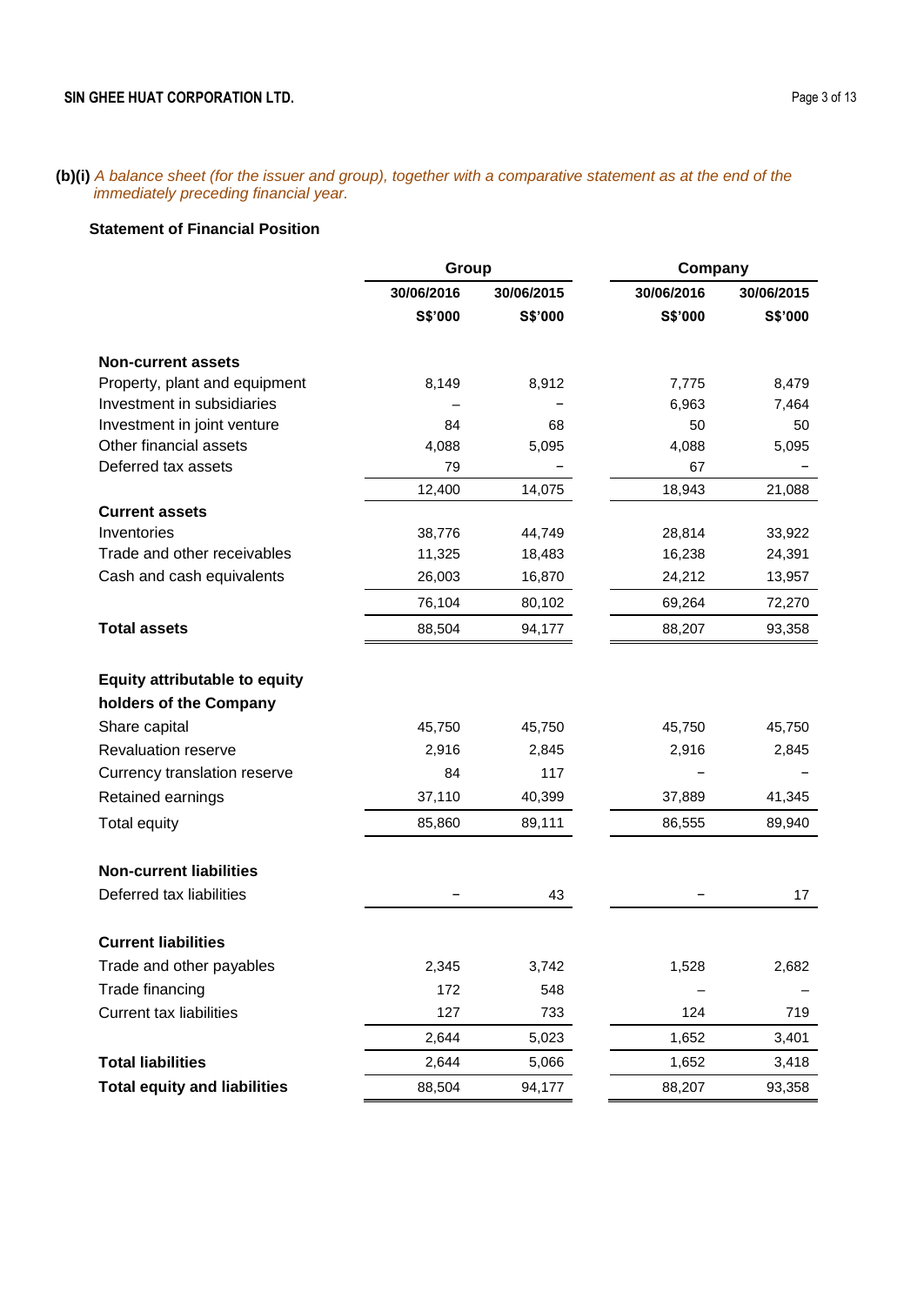# **1(b)(ii)** *Aggregate amount of group's borrowings and debt securities*

# **Amount repayable in one year or less, or on demand (\$'000)**

| As at 30 June 2016 | As at 30 June 2015 |           |
|--------------------|--------------------|-----------|
| Secured Unsecured  | Secured            | Unsecured |
| 172                |                    | 548       |

# **Amount repayable after one year (\$'000)**

| As at 30 June 2016 | As at 30 June 2015 |           |
|--------------------|--------------------|-----------|
| Secured Unsecured  | Secured            | Unsecured |
|                    |                    |           |

# **Details of any collateral**

The unsecured group borrowings comprised trade financing facility utilised by a subsidiary arising from the ordinary course of business.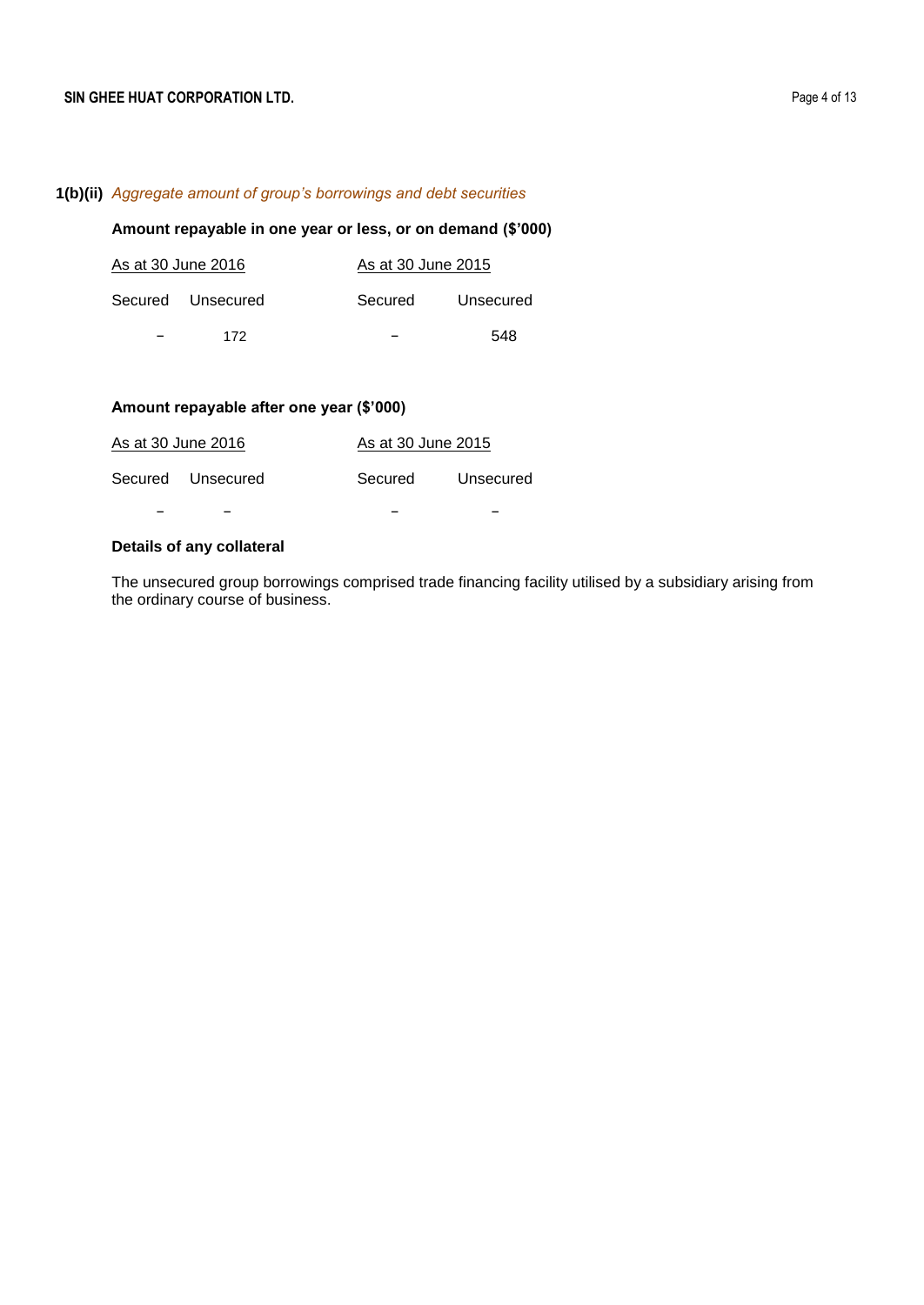**1(c)** *A cash flow statement (for the group), together with a comparative statement for the corresponding period of the immediately preceding financial year.*

# **Consolidated Statement of Cash Flows**

|                                                                                    |                                               | Group                 |                                          |                       |
|------------------------------------------------------------------------------------|-----------------------------------------------|-----------------------|------------------------------------------|-----------------------|
|                                                                                    | Fourth quarter ended<br>30/06/2016<br>S\$'000 | 30/06/2015<br>S\$'000 | Full year ended<br>30/06/2016<br>S\$'000 | 30/06/2015<br>S\$'000 |
| Cash flows from operating activities                                               |                                               |                       |                                          |                       |
| (Loss)/Profit for the period                                                       | (122)                                         | 570                   | 41                                       | 3,543                 |
| Adjustments for:                                                                   |                                               |                       |                                          |                       |
| Depreciation of property, plant and equipment                                      | 262                                           | 270                   | 1,072                                    | 1,047                 |
| Loss/(Gain) on disposal of property, plant and equipment                           |                                               | 1                     | (9)                                      | (63)                  |
| Finance income                                                                     | (98)                                          | (69)                  | (307)                                    | (257)                 |
| Finance costs<br>(Reversal of)/Provision for impairment in investment in           | 26                                            | 20                    | 33                                       |                       |
| securities<br>Tax (credit)/expense                                                 | (19)<br>(114)                                 | (99)                  | (19)<br>(36)                             | 20<br>591             |
| Share of loss/(profit) of joint venture                                            | 15                                            | (6)                   | (16)                                     | (18)                  |
|                                                                                    | (50)                                          | 687                   | 759                                      | 4,863                 |
| <b>Changes in operating assets and liabilities:</b><br>Trade and other receivables | 692                                           | 824                   | 7,158                                    | 3,673                 |
| Trade and other payables                                                           | (316)                                         | 257                   | (1, 397)                                 | (106)                 |
| Inventories                                                                        | 1,699                                         | (59)                  | 5,973                                    | (6, 518)              |
| Net cash from operations                                                           | 2,025                                         | 1,709                 | 12,493                                   | 1,912                 |
| Income tax refunded/(paid)                                                         | 4                                             |                       | (690)                                    | (607)                 |
| Net cash from operating activities                                                 | 2,029                                         | 1,709                 | 11,803                                   | 1,305                 |
| Cash flows from investing activities                                               |                                               |                       |                                          |                       |
| Proceeds from disposal of property, plant and equipment                            |                                               |                       | 11                                       | 167                   |
| Purchase of property, plant and equipment                                          | (125)                                         | (51)                  | (240)                                    | (804)                 |
| Proceeds from redemption of bond securities                                        | 1,000                                         |                       | 1,000                                    |                       |
| Investment in joint venture                                                        |                                               |                       |                                          | (50)                  |
| Interest received                                                                  | 86                                            | 74                    | 307                                      | 277                   |
| Net cash generated from/(used in) investing activities                             | 961                                           | 23                    | 1,078                                    | (410)                 |
| Cash flows from financing activities                                               |                                               |                       |                                          |                       |
| Interest paid                                                                      | (2)                                           |                       | (9)                                      |                       |
| (Repayment of)/Proceeds from trade financing                                       | (133)                                         | 548                   | (376)                                    | 548                   |
| Dividend paid                                                                      |                                               |                       | (3, 330)                                 | (3, 330)              |
| Net cash (used in)/from financing activities                                       | (135)                                         | 548                   | (3,715)                                  | (2,782)               |
| Net increase/(decrease) in cash and cash equivalents                               | 2,855                                         | 2,280                 | 9,166                                    | (1,887)               |
| Cash and cash equivalents at beginning of the period                               | 23,164                                        | 14,624                | 16,870                                   | 18,677                |
| Effect of exchange rates fluctuations                                              | (16)                                          | (34)                  | (33)                                     | 80                    |
| Cash and cash equivalents at end of the period                                     | 26,003                                        | 16,870                | 26,003                                   | 16,870                |
| Cash and cash equivalents comprise:                                                |                                               |                       |                                          |                       |
| Cash and bank balances                                                             | 20,003                                        | 11,870                | 20,003                                   | 11,870                |
| Short-term bank deposits                                                           | 6,000                                         | 5,000                 | 6,000                                    | 5,000                 |
|                                                                                    | 26,003                                        | 16,870                | 26,003                                   | 16,870                |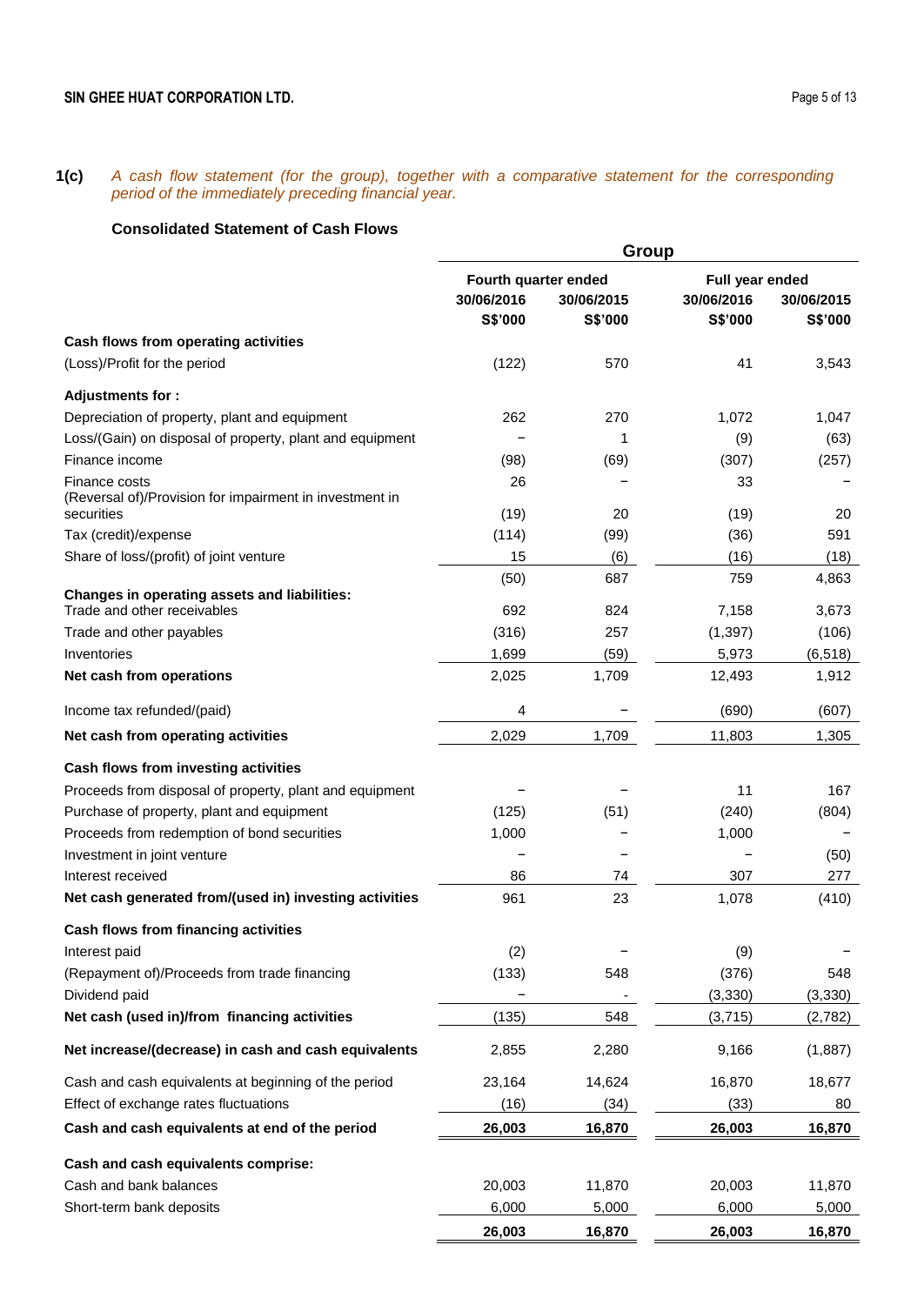### **1(d)(i)** *A statement (for the issuer and group) showing either (i) all changes in equity, or (ii) changes in equity other than those arising from capitalisation issues and distributions to shareholders, together with a comparative statement for the corresponding period of the immediately preceding financial year.*

# **Consolidated Statement of Changes in Equity for the Group**

|                                                                                    | <b>Share</b><br>capital | <b>Revaluation</b><br>reserve | <b>Translation</b><br>reserve | <b>Retained</b><br>earnings | Total            |
|------------------------------------------------------------------------------------|-------------------------|-------------------------------|-------------------------------|-----------------------------|------------------|
|                                                                                    | S\$'000                 | S\$'000                       | S\$'000                       | S\$'000                     | S\$'000          |
| Balance as at 1 July 2015                                                          | 45,750                  | 2,845                         | 117                           | 40,399                      | 89,111           |
| Total comprehensive income for nine<br>months ended 31 March 2016<br>Dividend paid |                         |                               | (17)                          | 163<br>(3,330)              | 146<br>(3,330)   |
| Balance as at 31 March 2016                                                        | 45,750                  | 2,845                         | 100                           | 37,232                      | 85,927           |
| Total comprehensive income for the quarter<br>ended 30 June 2016                   |                         | 71                            | (16)                          | (122)                       | (67)             |
| Balance as at 30 June 2016                                                         | 45,750                  | 2,916                         | 84                            | 37,110                      | 85,860           |
|                                                                                    |                         |                               |                               |                             |                  |
| Balance as at 1 July 2014                                                          | 45,750                  | 1,860                         | 37                            | 40,186                      | 87,833           |
| Total comprehensive income for nine<br>months ended 31 March 2015<br>Dividend paid |                         |                               | 114<br>-                      | 2,973<br>(3,330)            | 3,087<br>(3,330) |
| Balance as at 31 March 2015                                                        | 45,750                  | 1,860                         | 151                           | 39,829                      | 87,590           |
| Total comprehensive income for the quarter<br>ended 30 June 2015                   |                         | 985                           | (34)                          | 570                         | 1,521            |
| Balance as at 30 June 2015                                                         | 45,750                  | 2.845                         | 117                           | 40.399                      | 89,111           |

# **Statement of Changes in Equity for the Company**

|                                                                   | <b>Share</b><br>capital | <b>Revaluation</b><br>reserve | <b>Retained</b><br>earnings | Total          |
|-------------------------------------------------------------------|-------------------------|-------------------------------|-----------------------------|----------------|
|                                                                   | S\$'000                 | <b>S\$'000</b>                | S\$'000                     | <b>S\$'000</b> |
| Balance as at 1 July 2015                                         | 45,750                  | 2,845                         | 41,345                      | 89,940         |
| Total comprehensive income for nine months<br>ended 31 March 2016 |                         |                               | 225                         | 225            |
| Dividend paid                                                     |                         |                               | (3,330)                     | (3, 330)       |
| Balance as at 31 March 2016                                       | 45,750                  | 2,845                         | 38,240                      | 86,835         |
| Total comprehensive income for the quarter<br>ended 30 June 2016  |                         | 71                            | (351)                       | (280)          |
| Balance as at 30 June 2016                                        | 45,750                  | 2,916                         | 37,889                      | 86,555         |
| Balance as at 1 July 2014                                         | 45,750                  | 1,860                         | 40,777                      | 88,387         |
| Total comprehensive income for nine months<br>ended 31 March 2015 |                         |                               | 3,424                       | 3,424          |
| Dividend paid                                                     |                         |                               | (3,330)                     | (3,330)        |
| Balance as at 31 March 2015                                       | 45,750                  | 1,860                         | 40,871                      | 88,481         |
| Total comprehensive income for the quarter<br>ended 30 June 2015  |                         | 985                           | 474                         | 1,459          |
| Balance as at 30 June 2015                                        | 45,750                  | 2,845                         | 41,345                      | 89,940         |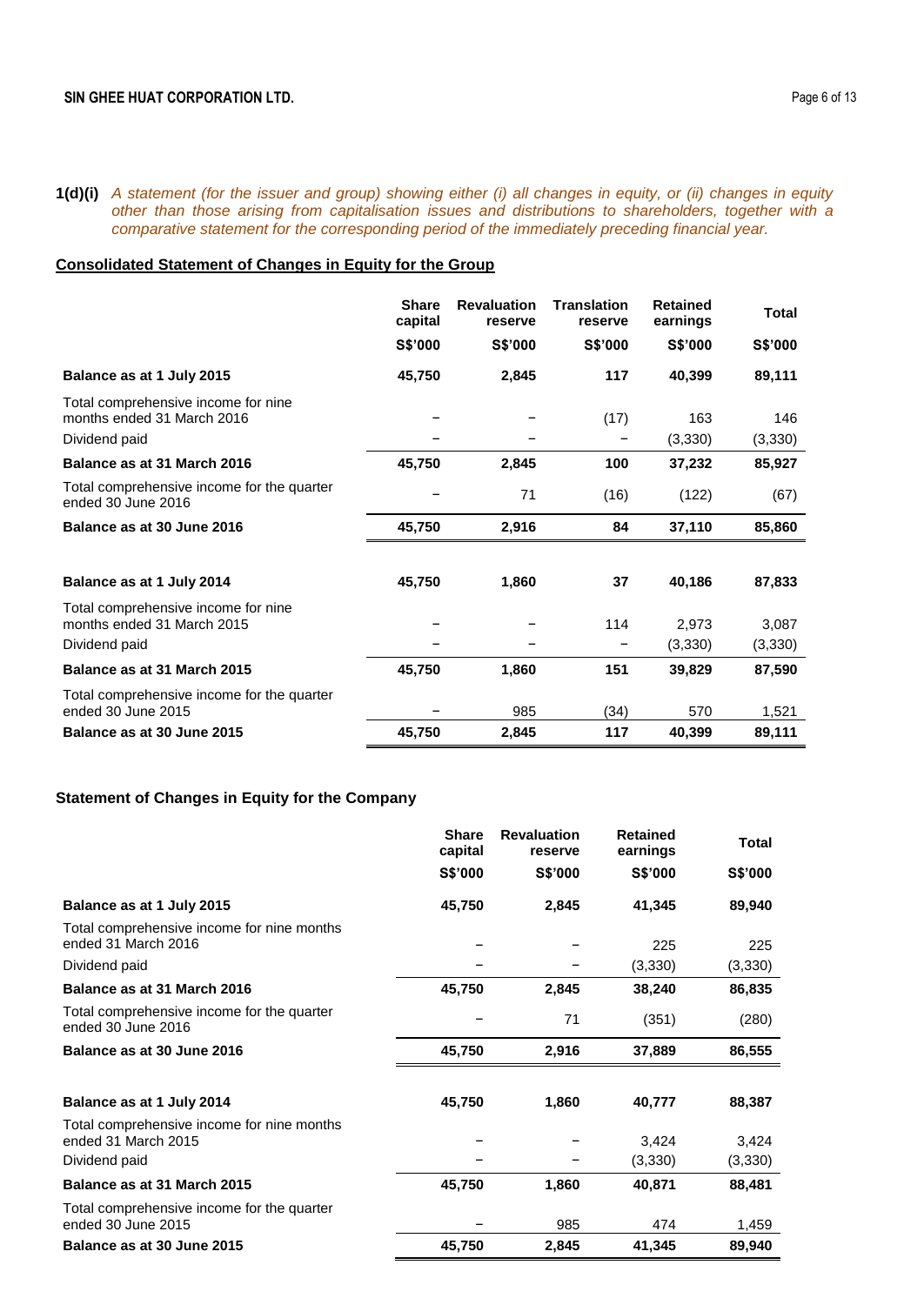**1(d)(ii)** *Details of any changes in the company's share capital arising from rights issue, bonus issue, share buy*backs, exercise of share options or warrants, conversion of other issues of equity securities, issue of *shares for cash or as consideration for acquisition or for any other purpose since the end of the previous period reported on. State also the number of shares that may be issued on conversion of all the outstanding convertibles, as well as the number of shares held as treasury shares, if any, against the total number of issued shares excluding treasury shares of the issuer, as at the end of the current financial period reported on and as at the end of the corresponding period of the immediately preceding financial year.*

There was no change in the share capital of the Company during the period reported on.

There were no outstanding convertibles and treasury shares as at 30 June 2016 and 30 June 2015.

**1(d)(iii)** *To show the total number of issued shares excluding treasury shares as at the end of the current financial period and as at the end of the immediately preceding year:* 

|                           | As at 30/06/2016 | As at 30/06/2015 |
|---------------------------|------------------|------------------|
| Number of shares in issue | 222,000,000      | 222.000.000      |

**1(d)(iv)** *A Statement showing all sales, transfers, disposal, cancellation and/or use of treasury shares as at the end of the current financial period report on:* 

Not applicable.

**2.** *Whether the figures have been audited or reviewed and in accordance with which auditing standard or practice.*

The figures have not been audited or reviewed by the auditors.

**3.** *Where the figures have been audited or reviewed, the auditors' report (including any qualifications or emphasis of a matter).*

Not applicable.

**4.** *Whether the same accounting policies and methods of computation as in the issuer's most recently audited annual financial statements have been applied.*

The Group has applied the same accounting policies and methods of computation in the preparation of the financial statements for the current financial period as those of the audited financial statements for the financial year ended 30 June 2015.

**5.** *If there are any changes in the accounting policies and methods of computation, including any required by an accounting standard, what has changed, as well as the reasons for, and the effect of, the change.*

Not applicable.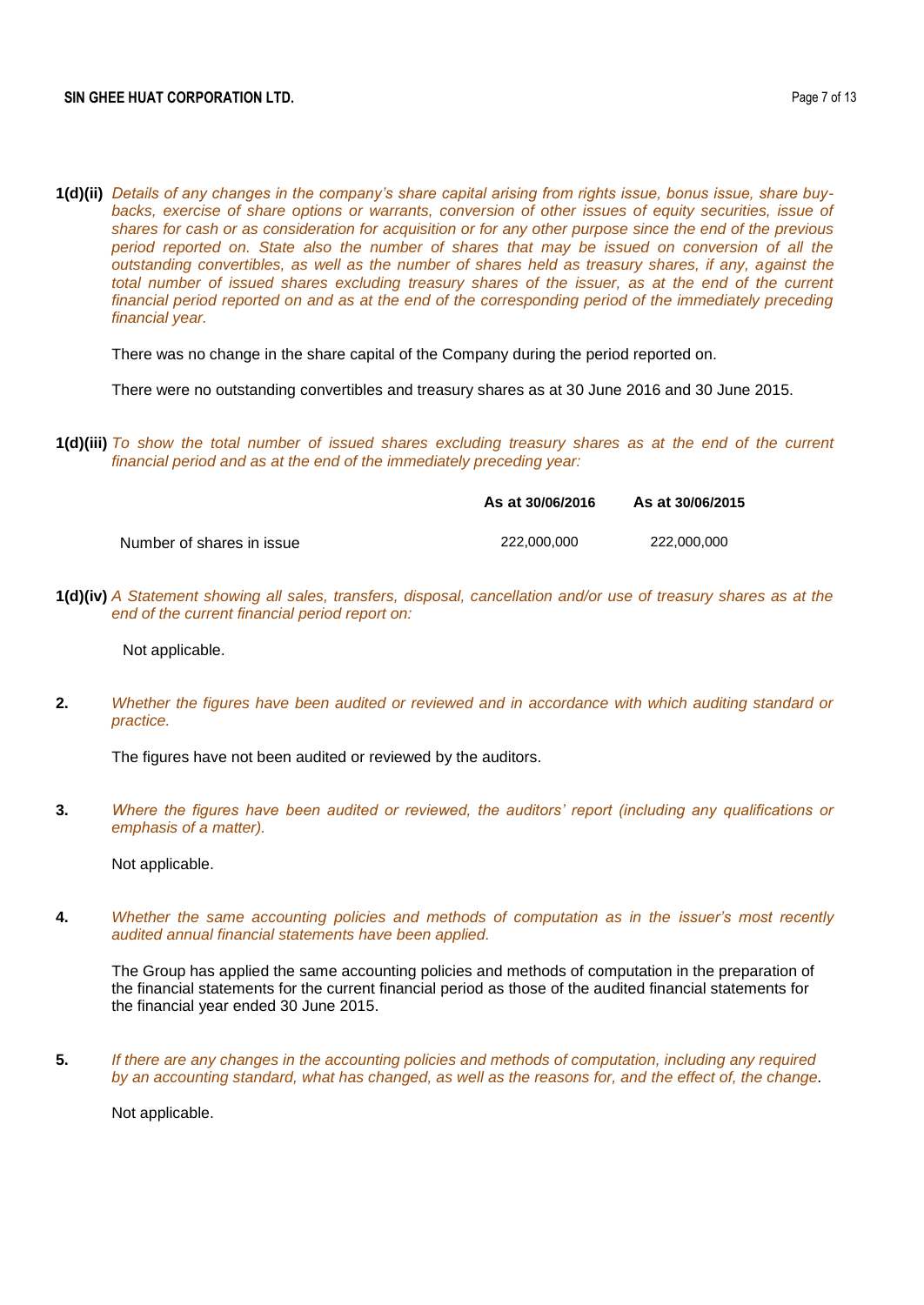6. *Earnings per ordinary share of the group for the current financial period reported on and the corresponding period of the immediately preceding financial year, after deducting any provision for preference dividends:*

#### **Earnings per Share**

|                                                            | <b>Group</b>         |             |                        | Group       |
|------------------------------------------------------------|----------------------|-------------|------------------------|-------------|
|                                                            | Fourth quarter ended |             | <b>Full year ended</b> |             |
|                                                            | 30/06/2016           | 30/06/2015  | 30/06/2016             | 30/06/2015  |
| Earnings per share (cents)                                 |                      |             |                        |             |
| (a) based on weighted average number of<br>shares in issue | (0.05)               | 0.26        | 0.02                   | 1.60        |
| (b) on a fully diluted basis                               | (0.05)               | 0.26        | 0.02                   | 1.60        |
| Weighted average number of shares in issue                 | 222,000,000          | 222,000,000 | 222,000,000            | 222,000,000 |

- **7**. *Net asset value (for the issuer and group) per ordinary share based on the total number of issued shares excluding treasury shares of the issuer at the end of the:*
	- *(a) current financial period reported on; and*
	- *(b) immediately preceding financial year.*

#### **Net Asset Value per Share**

|                                                                    | Group       |             | Company     |             |  |
|--------------------------------------------------------------------|-------------|-------------|-------------|-------------|--|
|                                                                    | 30/06/2016  | 30/06/2015  | 30/06/2016  | 30/06/2015  |  |
| Net asset value per share based<br>on issued share capital (cents) | 38.7        | 40.1        | 39.0        | 40.5        |  |
| Number of shares on issue                                          | 222,000,000 | 222,000,000 | 222,000,000 | 222,000,000 |  |

- **8.** *A review of the performance of the group, to the extent necessary for a reasonable understanding of the group's business. It must include a discussion of the following:*
	- *(a) any significant factors that affected the turnover, costs and earnings of the group for the current financial period reported on, including (where applicable) seasonal or cyclical factors; and*
	- *(b) any material factors that affected the cash flow, working capital, assets and liabilities of the group during the current financial period reported on.*

#### **REVIEW OF PERFORMANCE**

#### **Consolidated Income Statement For the fourth quarter ended 30 June 2016 ("4Q2016")**

The Group posted a revenue of \$10.26 million for the fourth quarter ended 30 June 2016 compared with \$14.87 million recorded for 4Q2015, the corresponding quarter of the preceding financial year. The significant drop in revenue of 31% was mainly attributed to weakening market demand in the oil and gas industry.

Gross profit for 4Q2016 declined to \$1.54 million (4Q2015: \$2.86 million) largely due to lower sales revenue, lower selling prices for the products as well as increased provision for inventory impairment. The provision for inventory impairment amounting to \$412,000 (4Q2015: \$68,000) was in respect of slowmoving inventories and lower selling prices for certain products.

Other operating income for 4Q2016 was lower at \$19,000 (4Q2015: \$24,000) mainly due to lower government subsidies. Other operating expenses for 4Q2016 were lower at \$120,000 (4Q2015: \$446,000) largely due to lower foreign currency exchange loss and lower allowance for doubtful debts.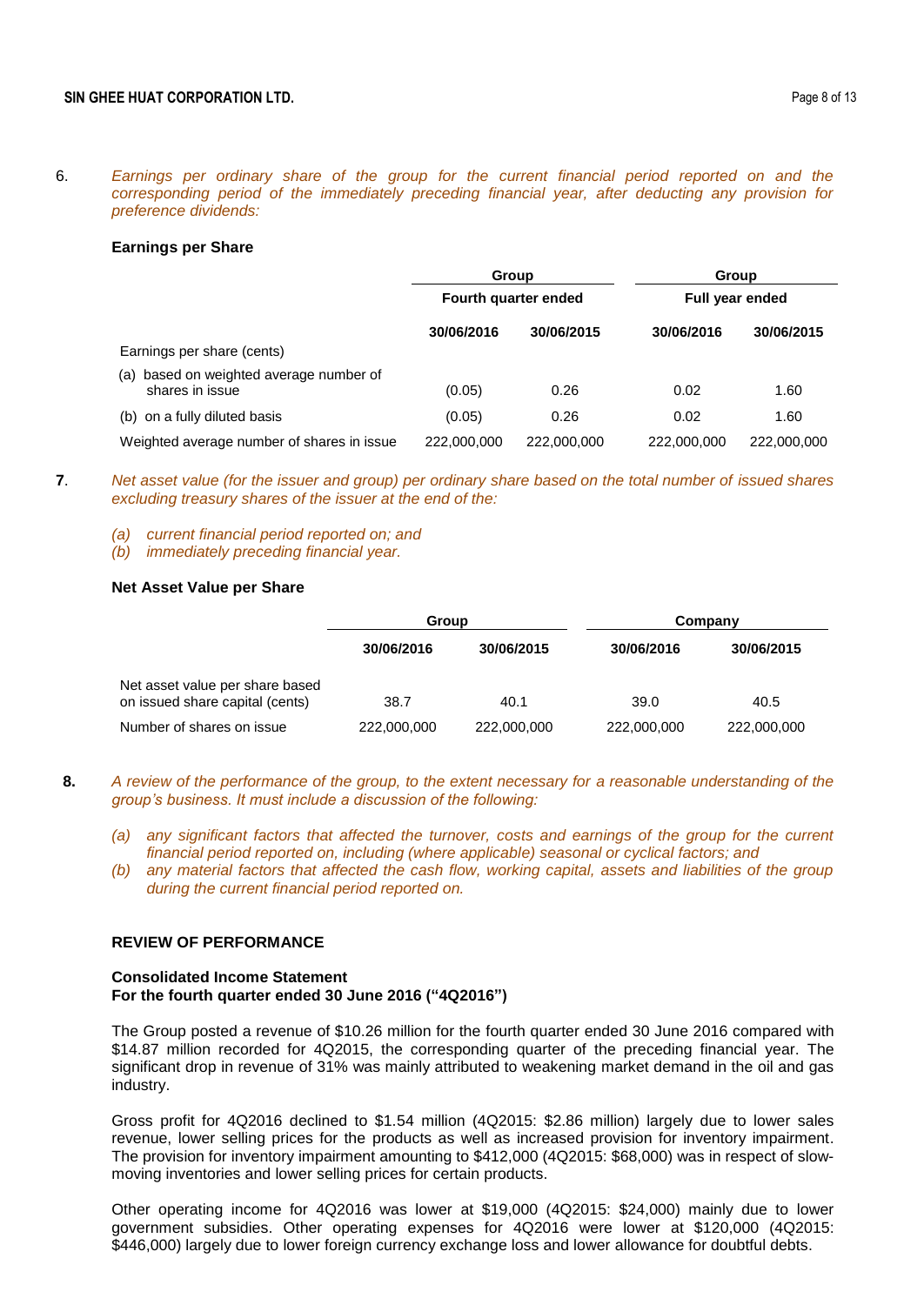Distribution costs and administrative expenses for the quarter were lower mainly due to lower sales revenue as well as write-back of provision for bonus. Tax credit arose largely due to deferred tax assets.

The above factors contributed to a net loss of \$122,000 for 4Q2016 compared with a net profit of \$570,000 posted in 4Q2015.

#### **Consolidated Income Statement For the full year ended 30 June 2016 ("FY2016")**

Revenue for the full year ended 30 June 2016 declined to \$51.43 million, 13% lower than the \$58.95 million recorded in FY2015, the preceding financial year. Sustained economic slowdown continued to dampen market sentiments following the oil price crash a couple of years ago. For the Group, the impact was reflected in the substantial drop in sales orders intake attributed to the "oil & gas and petrochemical" industry as well as the "marine and shipbuilding" industry.

Many of the Group's customers providing support services to these "twin" industries, too, have been adversely affected by the weak market demand. This in turn pulled down the Group's revenue segmented in the "trading and others" industry.

In terms of geographical segments, the Group's business in key markets, namely Singapore and other ASEAN countries, was lacklustre. The Singapore segment dipped 18% to \$27.44 million (FY2015: \$33.66 million) in revenue, whilst shipments to Indonesia and other ASEAN countries decreased by 23% to \$15.78 million (FY2015: \$20.43 million). On the positive side, sales orders secured from outside ASEAN picked up.

Gross profit for FY2016 declined to \$8.80 million (FY2015: \$12.57 million) largely due to drop in sales revenue, lower selling prices for the products as well as increased provision for inventory impairment. The provision for inventory impairment for FY2016 amounting to \$663,000 (FY2015: \$172,000) was in respect of slow-moving inventories and lower selling prices for certain products.

Other operating income for FY2016 was lower at \$247,000 (FY2015: \$813,000) mainly due to lower foreign currency exchange gain of \$77,000 (FY2015: \$497,000) and lower gain on disposal of property, plant and equipment of \$9,000 (FY2015: \$63,000). Other operating expenses for FY2016 were lower at \$176,000 (FY2015: \$224,000) mainly due to reversal of provision for impairment in securities investment.

The above circumstances drastically reduced the pre-tax profit for the year to \$5,000 compared with a pre-tax profit of \$4.13 million achieved in the preceding year, By the same token, net profit after tax dived to \$41,000 versus the net profit after tax of \$3.54 million posted for FY2015. Tax credit of \$36,000 arose largely due to deferred tax assets as opposed to tax expense of \$591,000 for FY2015.

### **Financial Position and Cash Flows**

In light of the weak market demand and declining revenue, inventory replenishments were significantly curtailed during the year. Total inventory at 30 June 2016 was \$38.78 million, down from \$44.75 million a year ago. Trade and other payables decreased correspondingly with reduction in purchase of inventories.

Trade and other receivables decreased to \$11.33 million (30 June 2015: \$18.48 million) mainly due to lower sales and lower prepayments to suppliers.

These changes in operating assets and liabilities netted in cash from operating activities of \$11.80 million compared with \$1.31 million in FY2015.

Proceeds from redemption of bonds securities amounting to \$1.00 million (FY2015: nil) were in respect of certain bonds securities having been recalled by the issuer during the year. This reduced the total investments in fixed income bonds securities to \$4.09 million at 30 June 2016 from \$5.10 million a year before.

Expenditure on plant and equipment was trimmed to \$240,000 (FY2015: \$804,000).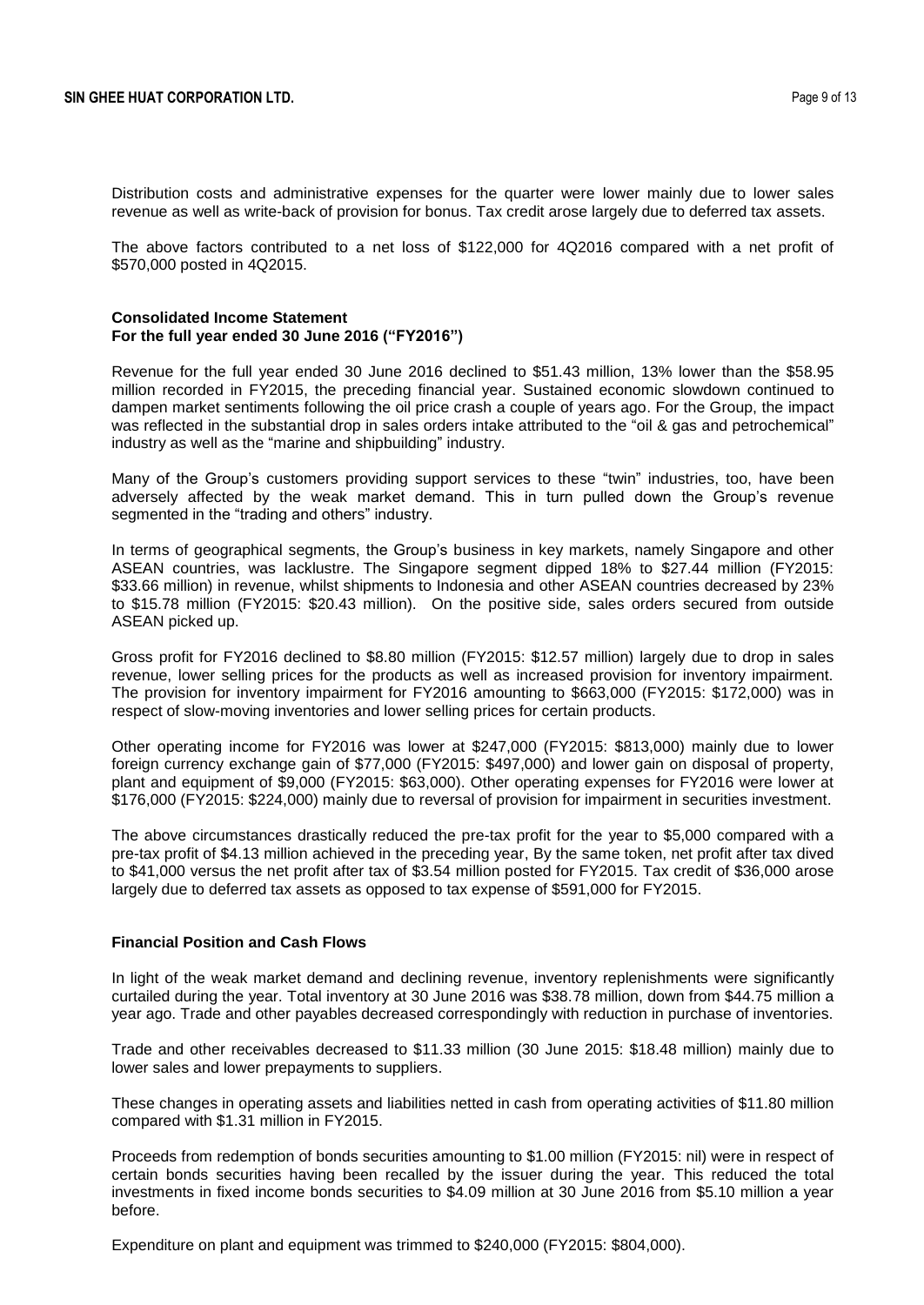Proceeds from redemption of bonds securities as well as reduced expenditure on plant and equipment resulted in net cash generated from investing activities of \$1.08 million versus \$410,000 in cash used in investing activities in FY2015.

Lower trade financing was obtained compared with the previous year.

The above collectively boosted the cash and cash equivalents to \$26.00 million as of 30 June 2016 compared with \$16.87 million a year ago.

### **9.** *Where a forecast, or a prospect statement, has been previously disclosed to shareholders, any variance between it and the actual results.*

The Group recorded a loss for the fourth quarter as forewarned in the prospect statement contained in paragraph 10 of the results announcement on 10 May 2016. However, we still managed to achieve a small profit for the full year ended 30 June 2016.

### **10.** *A commentary at the date of the announcement of the significant trends and competitive conditions of the industry in which the group operates and any known factors or events that may affect the group in the next reporting period and the next 12 months.*

Price of oil continues to be low. This has led to a reduction of oil and gas activities which in turn results in reduced business for many of our customers and industry sectors.

Brexit has also added uncertainty to the global economy. Along with this uncertainty, China's growth and economy have started to slow down which impacts further on the demand for oil and materials.

This has resulted in a continued slump in demand for our stainless materials as rig and shipbuilding as well as oil and gas activities continued to decline.

Despite this difficult time, we are improving our capabilities. This should serve us well when the market rebounds.

### **11.** *Dividend*

*(a) Current Financial Period Reported On*

# *Any dividend declared for the current financial period reported on?* Yes

The Directors recommend a Final tax-exempt dividend of 0.5 cents per share based on 222,000,000 shares in issue as at 30 June 2016 for shareholders' approval at the forthcoming Annual General Meeting of the Company.

| Name of dividend          | Final               |
|---------------------------|---------------------|
| Dividend type             | Cash                |
| Dividend amount per share | $0.5$ cents         |
| Tax rate                  | One-tier tax exempt |

*(b) Corresponding Period of the Immediately Preceding Financial Year*

*Any dividend declared for the corresponding period of the immediately preceding financial year?* Yes

| Final               |
|---------------------|
| Cash                |
| 1.5 cents           |
| One-tier tax exempt |
|                     |

*(c) Date payable:* To be advised at a later date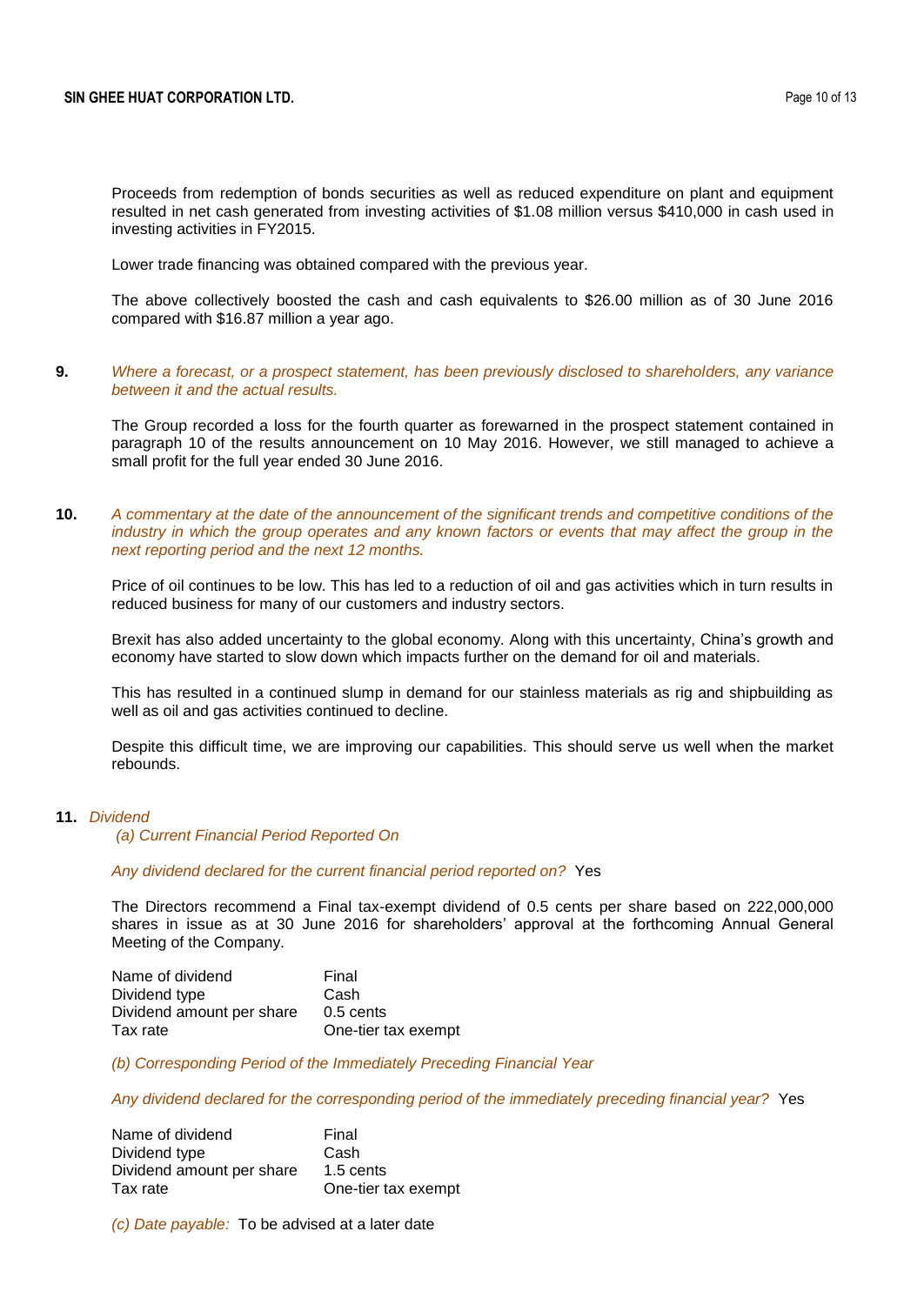*(d) Books closure date:* To be advised at a later date

*(e) The date on which Registrable Transfers received by the company will be registered before entitlements to the dividend are determined:* To be advised at a later date

**12.** *If no dividend has been declared (recommended), a statement to that effect.*

Not applicable

**13.** *If the Group has obtained a general mandate from shareholders for IPTs, the aggregate value of such transactions as required under Rule 920(1)(a)(ii). If no IPT mandate has been obtained, a statement to that effect.*

The Group does not have any general mandate from shareholders pursuant to Rule 920.

**14.** *Confirmation that the issuer has procured undertakings from all its directors and executive officers (in the format set out in Appendix 7.7) under Rule 720(1).*

The Company confirms that the undertakings under Rule 720(1) of the Listing Manual have been obtained from all its directors and executive officers in the format set out in Appendix 7.7.

# **PART II – ADDITIONAL INFORMATION REQUIRED FOR FULL YEAR ANNOUNCEMENT**

### **15.** *Revenue and Results by Business Segments*

The Group has essentially one business or operating segment, which is the trading and sales of stainless steel products, as the risks and returns of the products are substantially similar. These products comprise mainly bars, plates, pipes, tubes, flanges and fittings which are stainless steel materials of varying grades and specifications for use in the respective industries to which the Group sells its products. The Group's resource allocation is market-oriented with focus on the respective industries.

#### **Financial year ended 30 June 2016**

|                                                             | Marine<br>and<br>shipbuilding | Oil & gas<br>and<br>petrochemical | <b>Building</b><br>and<br>construction | Machining<br>and<br>processing | Trading<br>and<br>others | Total   |
|-------------------------------------------------------------|-------------------------------|-----------------------------------|----------------------------------------|--------------------------------|--------------------------|---------|
|                                                             | S\$'000                       | S\$'000                           | S\$'000                                | S\$'000                        | S\$'000                  | S\$'000 |
| Revenue                                                     | 7,890                         | 3,545                             | 2,320                                  | 19,567                         | 18,110                   | 51,432  |
| Gross profit                                                | 1,078                         | 714                               | 457                                    | 2,202                          | 4,352                    | 8,803   |
| Unallocated costs                                           |                               |                                   |                                        |                                |                          | (9,368) |
|                                                             |                               |                                   |                                        |                                |                          | (565)   |
| Other operating income and finance income                   |                               |                                   |                                        |                                |                          | 554     |
| Share of profit of joint venture                            |                               |                                   |                                        |                                |                          | 16      |
| Profit before tax                                           |                               |                                   |                                        |                                |                          | 5       |
| Tax credit                                                  |                               |                                   |                                        |                                |                          | 36      |
| Net profit for the year                                     |                               |                                   |                                        |                                |                          | 41      |
| Assets:                                                     |                               |                                   |                                        |                                |                          |         |
| Trade receivables                                           | 1,927                         | 946                               | 818                                    | 3,140                          | 3,669                    | 10,500  |
| Others - unallocated                                        |                               |                                   |                                        |                                |                          | 78,004  |
|                                                             |                               |                                   |                                        |                                |                          | 88,504  |
|                                                             |                               |                                   |                                        |                                |                          |         |
| Liabilities - unallocated                                   |                               |                                   |                                        |                                |                          | 2,644   |
| Capital expenditure - unallocated                           |                               |                                   |                                        |                                |                          | 240     |
| Depreciation of property, plant and equipment - unallocated |                               |                                   |                                        |                                |                          | 1,072   |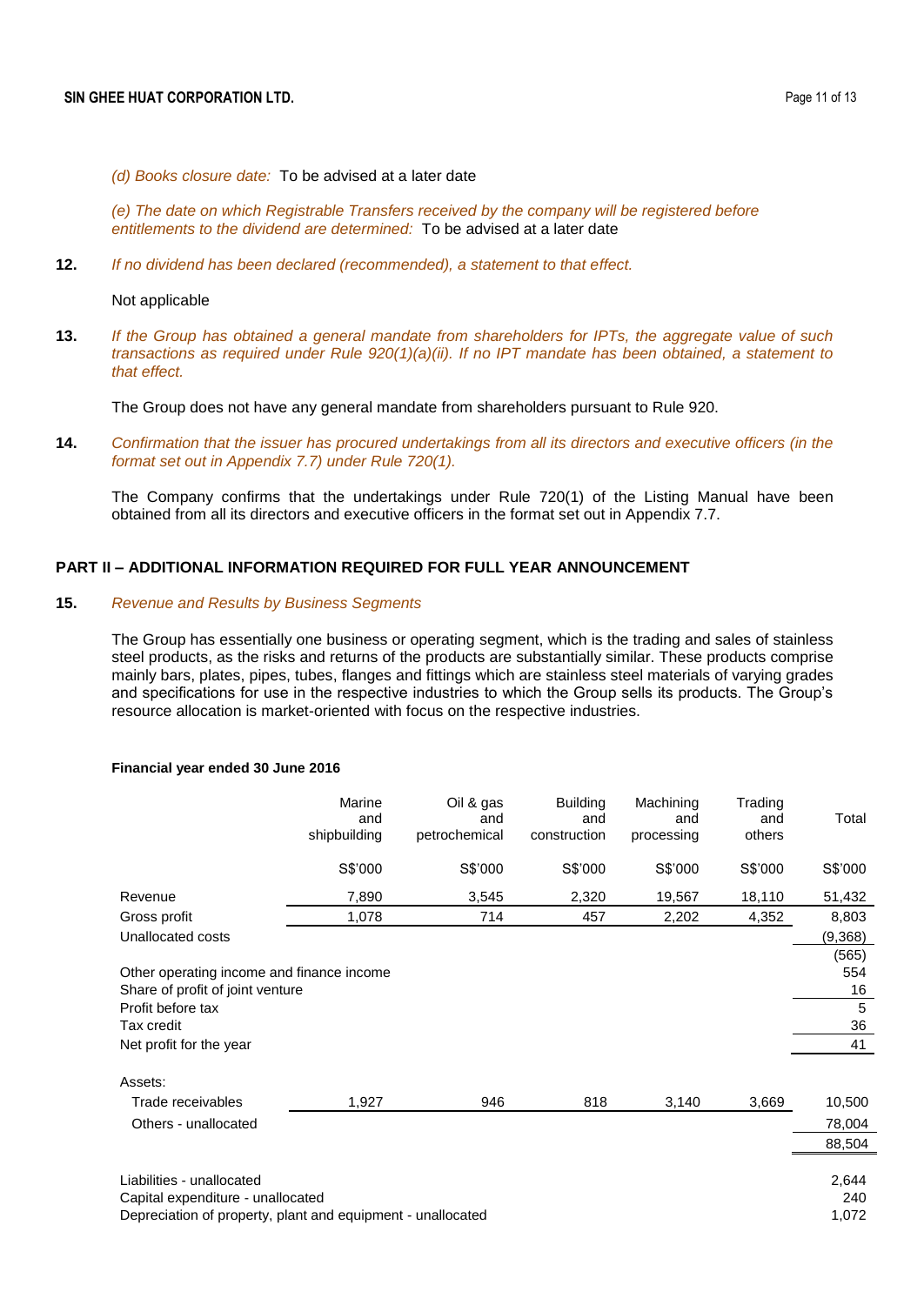### **Financial year ended 30 June 2015**

|                                                             | Marine<br>and<br>shipbuilding | Oil & gas<br>and<br>petrochemical | <b>Building</b><br>and<br>construction | Machining<br>and<br>processing | Trading<br>and<br>others | Total    |
|-------------------------------------------------------------|-------------------------------|-----------------------------------|----------------------------------------|--------------------------------|--------------------------|----------|
|                                                             | S\$'000                       | S\$'000                           | S\$'000                                | S\$'000                        | S\$'000                  | S\$'000  |
| Revenue                                                     | 9,032                         | 6,480                             | 2,341                                  | 17,801                         | 23,293                   | 58,947   |
| Gross profit                                                | 1,152                         | 1,420                             | 526                                    | 2,489                          | 6,981                    | 12,568   |
| Unallocated costs                                           |                               |                                   |                                        |                                |                          | (9, 522) |
|                                                             |                               |                                   |                                        |                                |                          | 3,046    |
| Other operating income and finance income                   |                               |                                   |                                        |                                |                          | 1,070    |
| Share of profit of joint venture                            |                               |                                   |                                        |                                |                          | 18       |
| Profit before tax                                           |                               |                                   |                                        |                                |                          | 4,134    |
| Tax expense                                                 |                               |                                   |                                        |                                |                          | (591)    |
| Net profit for the year                                     |                               |                                   |                                        |                                |                          | 3,543    |
|                                                             |                               |                                   |                                        |                                |                          |          |
| Assets:                                                     |                               |                                   |                                        |                                |                          |          |
| Trade receivables                                           | 2,460                         | 1,755                             | 613                                    | 5,697                          | 5,252                    | 15,777   |
| Others - unallocated                                        |                               |                                   |                                        |                                |                          | 78,400   |
|                                                             |                               |                                   |                                        |                                |                          | 94,177   |
|                                                             |                               |                                   |                                        |                                |                          |          |
| Liabilities - unallocated                                   |                               |                                   |                                        |                                |                          | 5,066    |
| Capital expenditure - unallocated                           |                               |                                   |                                        |                                |                          | 804      |
| Depreciation of property, plant and equipment - unallocated |                               |                                   |                                        |                                |                          | 1,047    |

Information on income, expenses, assets and liabilities, other than as identified and allocated to the respective segments, is not provided by segment as it is neither meaningful nor practicable to allocate these items by segment.

# **Revenue by Geographical Segments**

Distribution of revenue based on the geographical location of customers:

|                                                           | <b>FY2016</b>                     | <b>FY2015</b>                      |
|-----------------------------------------------------------|-----------------------------------|------------------------------------|
|                                                           | <b>S\$'000</b>                    | <b>S\$'000</b>                     |
| Singapore<br>Indonesia<br>Other ASEAN countries<br>Others | 27,442<br>9,609<br>6,171<br>8,210 | 33,664<br>12,645<br>7,786<br>4,852 |
|                                                           | 51,432                            | 58,947                             |

**16**. *In the review of performance, the factors leading to any material changes in contributions to turnover and earnings by the business or geographical segments:*

Please refer to paragraph 8.